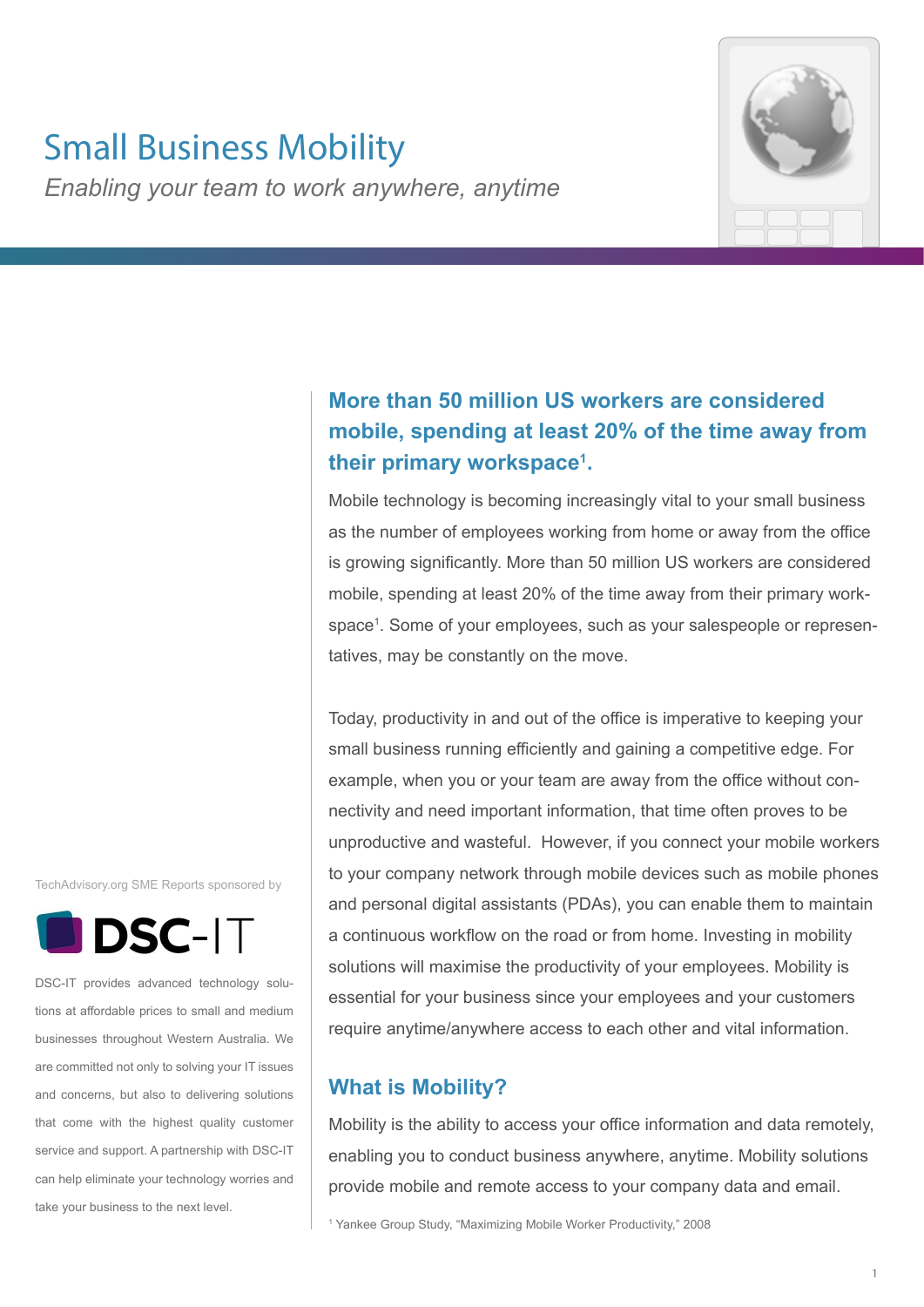### **How Can Your Small Business "Go Mobile"?**

Today's technology offers a broad array of solutions to the various mobility needs of your small business. One of the areas your employees can greatly benefit from is wireless technology solutions. There are three main wireless technologies in use today: Wi-Fi (Wireless Fidelity), Mobile Phone Internet, and Bluetooth technology.

- Wi-Fi: Wireless Fidelity is the most widely used wireless technology.
- Mobile Phone Technology: Includes technologies such as GPRS, (General Packet Radio Services) EV-DO (Evolution Data Optimised).
- Bluetooth: Used for short-range wireless connections (up to 10 metres). Bluetooth can be used for connecting your office computers, printers, and other peripherals.

To mobilise your business, you will need to connect your mobile devices such as mobile phones, smartphones, personal digital assistants (PDAs), and wireless-enabled (Wi-Fi) laptops to your company network using any of these wireless technologies.

### **Mobile Devices for your business**

- **• Mobile Phones**–Your employees can use their mobile phones not only for voicemail and SMS, but for email also. Every Internet-enabled phone can provide your employees anytime/anywhere access to their mail. Most mobile phones connect through cellular technologies such as GPRS and EV-DO.
- **• Laptops**–Today most laptops (mobile PCs) have built in wireless capabilities and can connect to the internet using wireless technology called Wi-Fi (wireless fidelity). While on the road, they can locate public Wi-Fi "hotspots" and easily connect to your company intranet and access important information. These Wi-Fi hotspots have a wireless base station that transmits signals to Wi-Fi enabled devices.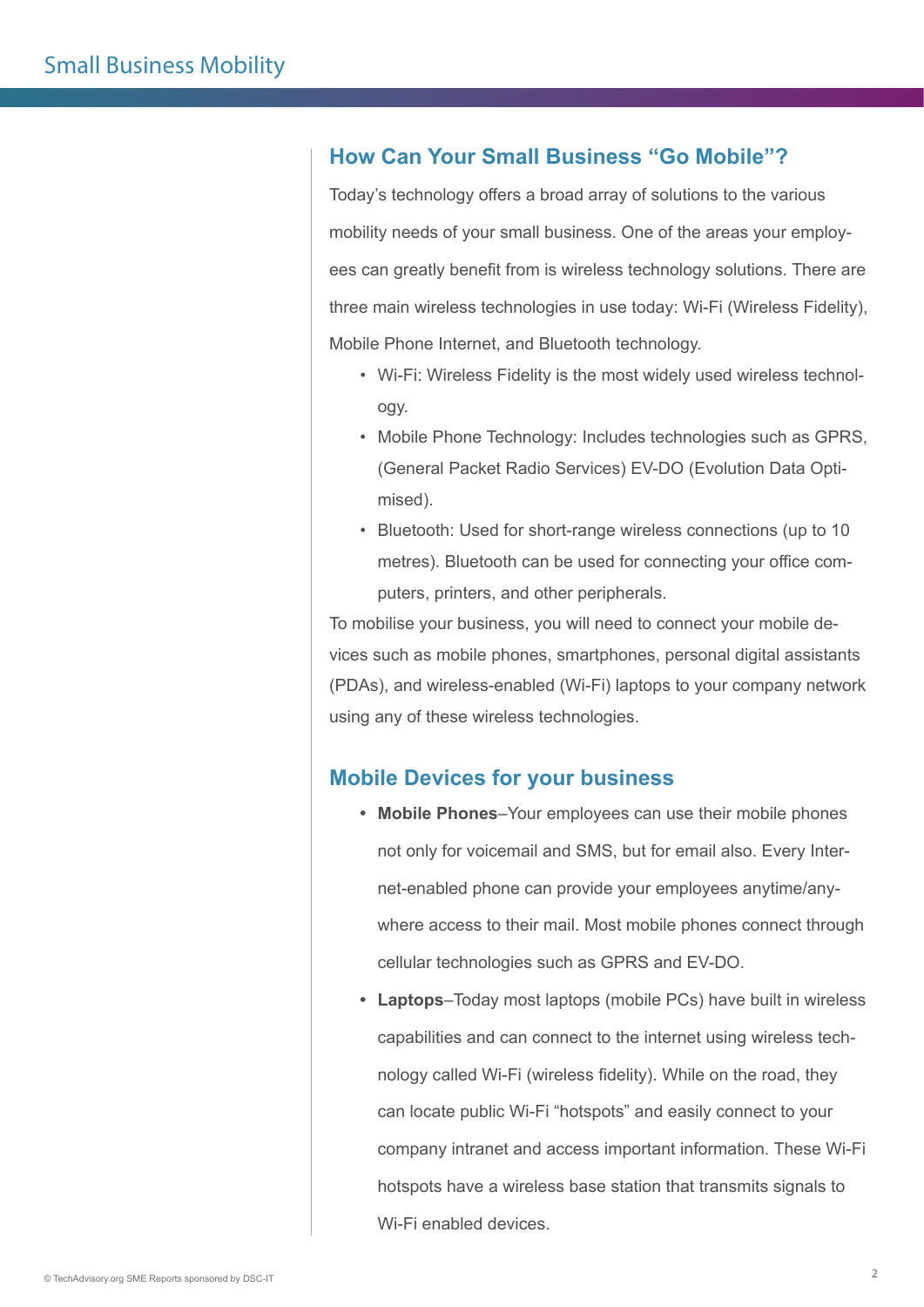"...Wainhouse Research1 has highlighted that collaboration solutions such as audio, video and web conferencing are reducing the need for travel, eliminating airfare, taxi, and hotel expenses.<sup>"</sup>

- **• Personal Digital Assistants (PDAs) and Smartphones**–A PDA is a handheld computing device with a larger screen and many more advanced applications than most mobile phones, and may or may not provide phone capability. A SmartPhone is basically a mobile phone and PDA combined. Smartphones have advanced capabilities and PC-like functionality such as internet access, email, faxing, and remote data transfers. Smartphones often come with a preinstalled operating system, such as the Windows Mobile, RIM BlackBerry, and the iPhone.
- **• Tablet PC/Pocket PC**–The Tablet PC and Pocket PC perform all of the functions of a mobile computer.

### **Impact of Mobility on Your Business**

Mobility can help small businesses like yours, work more productively and effectively by improving communication and collaboration. Having mobile and remote access to your company information can give you a competitive advantage. There are a number of business benefits your company can realise by adopting these mobile solutions.

- **• Maximise overall productivity**–If your mobile employees are given access to the same company information they have when they are in the office, this can significantly increase their productivity. Your employees can rely on their mobile devices to access vital information or databases while they are away. This ensures that time spent out of the office or on the road is not wasted, making them equally effective wherever they are located.
- **• Improved customer satisfaction**–A quick response to customers' emails and queries is essential, as it can make the difference between winning and losing a contract. This can be a difficult task when you're out of the office. With mobile computing devices you can respond almost instantly to urgent customer requests.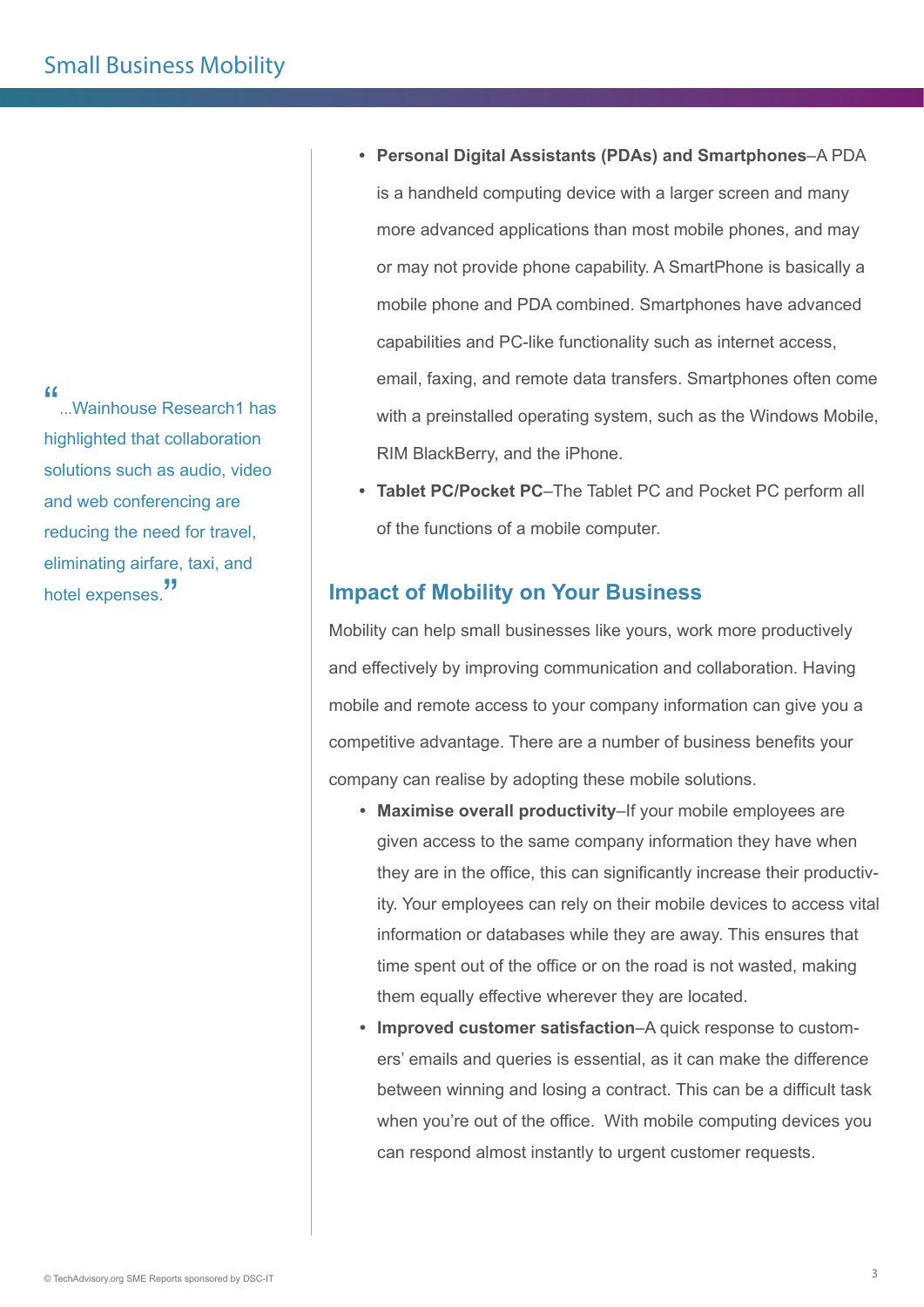- **• Better communication and collaboration**–Effective communication is essential for collaboration. Through mobile computing devices your employees can send and receive emails whist on the go, resulting in better collaboration.
- **• Flexible work environments**–By providing your workers with mobile computing tools, you can create a more flexible environment for your employees and empower them to work from home or any other place they choose.
- **• Creates a paperless environment**–With continuous access to network information and resources through mobile devices, the days of travelling with a heavy load of printed documents and files are gone. However, when printed documents are required, such as printing a contract for a client on the spot, you can print on demand with portable printers.

### **Emerging Trends among Small Businesses**

- **• Mobile devices in use**–A study conducted by Nokia2 has shown that mobile phones, laptops, and PDAs are the three most popular mobile devices used by employees of smaller companies in the US.
- **• Business functions mobile devices are being used for** Research<sup>3</sup> has shown that a growing number of small businesses are deploying mobile devices for much more than phone and voicemail. More than 80% of small and medium businesses (SMBs) enable their employees to check email via mobile devices, 64% use mobile devices for remote computing, and more than 50% of SMBs enable employees to access applications and business data via mobile devices.
- **• Benefits of mobile technology for smaller companies**–More than 90% of smaller companies report that mobile technologies have provided more flexible environments to their employees by empowering them to work in the field, at home and